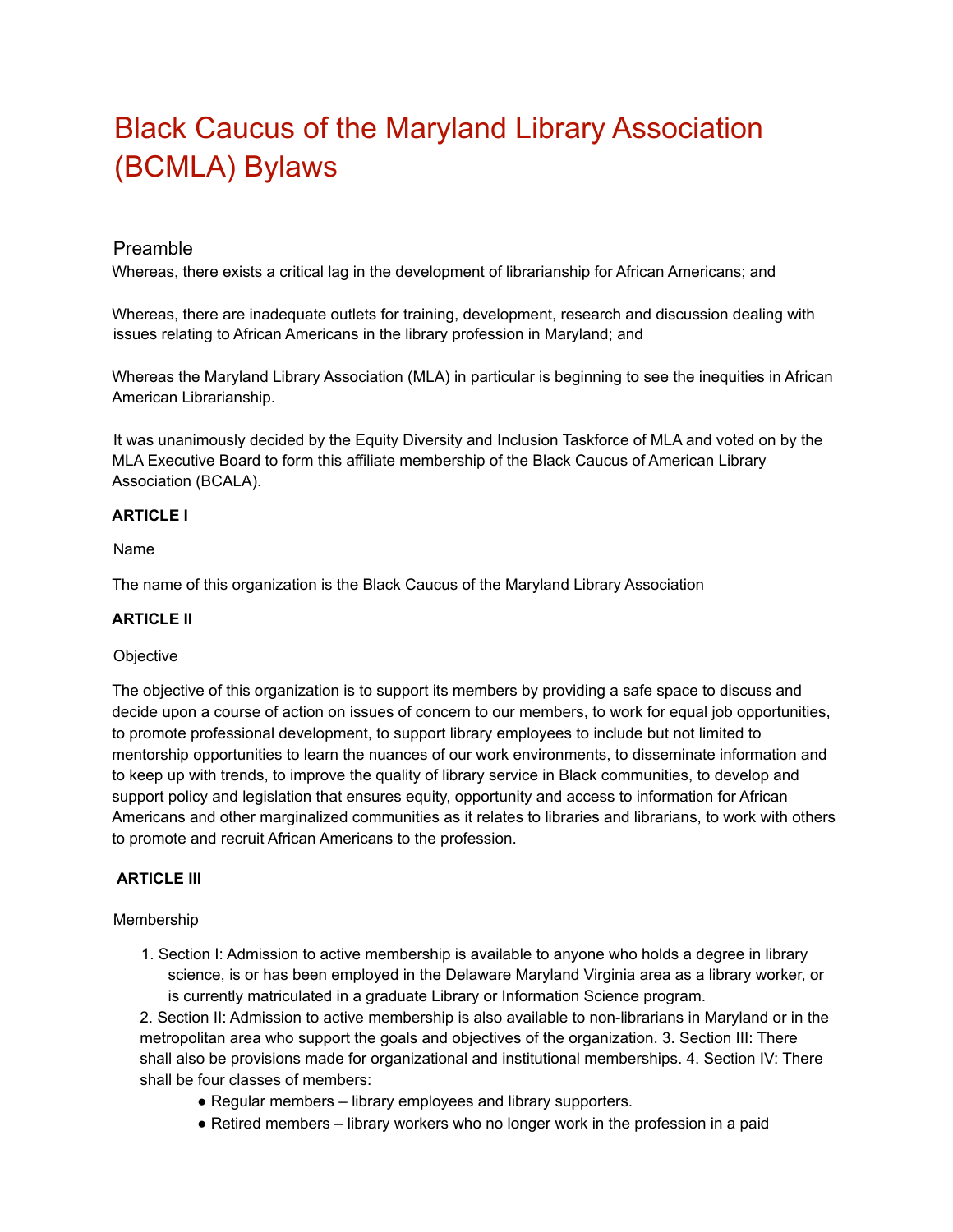capacity.

- Student members matriculated students working toward a graduate degree in Library and Information Science.
- Institutional members organizations and institutions that support the goals, objectives, and activities of the organization.

## **ARTICLE IV**

**Officers** 

Section I: Officers of this organization shall be President, Vice President/President Elect, Secretary and **Treasurer** 

Section II:Duties of the President

1. Serves as a voting member of the Executive Board of the Maryland Library Association. 2. Conducts all meetings (business and programs) of the organization, including meetings of the Executive Committee/Board; and other functions of the organization.

- 3. Appoints and reviews the work of committees and chairpersons with the assistance of the Executive Committee as soon as possible after taking office and throughout the term of office as the need arises.
- 4. Appoints and assures training of an advisory Parliamentarian as soon as possible after taking office.

5. Serves as an ex-officio member of all committees except the Nominating Committee. 6. Prepares the agenda for all meetings and authorizes the Secretary to distribute them to the BCMLA membership.

- 7. Prepares and submits a written annual report to the Executive Director of the Maryland Library Association by June 15.
- 8. Passes all President's records in good order to the incoming President within one month after leaving office.
- 9. Represents the organization whenever and wherever appropriate.
- 10. Chairs and appoint members of BCMLA to an Executive Board consisting of at least five (5) members: President, President-Elect, Secretary, Nominations Committee Chair and Program Committee Chair.
- 11. Submits an annual work plan for BCMLA by October 1 of the fiscal year.

Section III: Duties of the Vice President/President Elect

1. Performs the duties of the President in case of the President's absence, resignation, disability, death, or inability to perform his or her duties. The Vice President/President Elect chairs the Program Committee and in that capacity arranges programs and assumes charge of the arrangements. Passes on all Vice President's records in good order to the incoming Vice President within one month after leaving office.

Section IV: Duties of the Secretary

1. Records minutes of all Board meetings and conferences and business meetings. 2. Maintains a complete record of committee members and their assignments. 3. Maintains a list of correct names and addresses of active members of the organization. 4. Arranges organization mailings and electronic distributions such as newsletters, program announcements, ballots, biographical sketches, etc.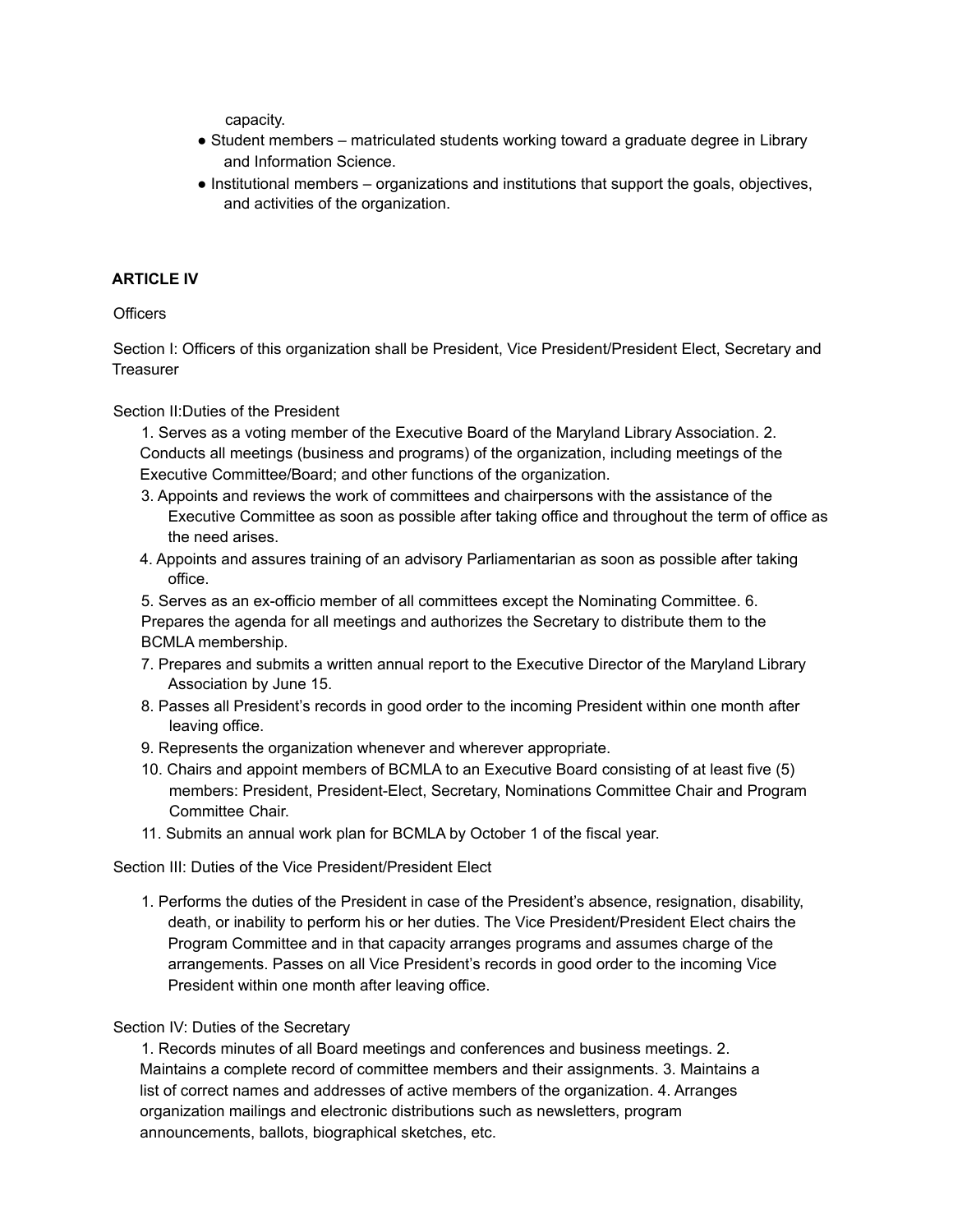- 5. Maintains electronic communications (website email) for keeping members informed of the organization's activities.
- 6. Notifies the Executive Committee/Board and general membership of all meetings.
- 7. Attends to all correspondence of the organization.
- 8. Receives from the Nominating Committee at least thirty (30) days before an election a copy of the biographical information of each candidate.
- 9. Arranges for the mailing of biographical information of each candidate at least fourteen (14) days before an election.
- 10. Reports immediately in writing the names of successful candidates to all officers, members of the Executive Committee/Board and all candidates.

Section V: Duties of the Treasurer

- 1. Maintains internal financial records.
- 2. Submits an annual financial report to the Vice President/President Elect,
- 3. Passes on all Treasurer's records in good order and a suggested budget for the coming year within one month after leaving office.
- 4. Complies with the internal control policy of the Maryland Library Association as outlined in the MLA Manual Section on Internal Control Policy

## **ARTICLE V Term of Office**

The terms of office shall correspond to the fiscal year of the organization, which shall be 1 July through 30 June. The Vice-President shall be elected for a term of three (3) years, serving the first year after election as Vice-President, the second year as President, and the third year as Past President. The Secretary shall be elected for a term of two (2) years in even-numbered years. The Treasurer shall be elected for a term of two (2) years in odd-numbered years. Elected officers may serve two (2) consecutive terms and shall be eligible for reelection after one year out of office.

Section I: Officers shall be elected annually for the term of office specified in the By-Laws. Officers and members of the Executive Committee/Board shall take office immediately after the annual meeting.

Section II: Removal From Office – Any elected official may be removed from office upon a majority vote of the Executive Committee.

## **ARTICLE VI MEETINGS**

Section I: The organization must have at least four membership meetings and one annual meeting each year.

Section II: The business section of each membership meeting will be open to members only. Section

III: The program section of each membership meeting may or may not be open to the public. Section

IV: The Annual meeting shall be held each year at the annual MLA/DLA conference.

#### **ARTICLE VII: QUORUM**

Ten (10) percent of the members in good standing shall constitute a quorum.

#### **ARTICLE VIII DUES**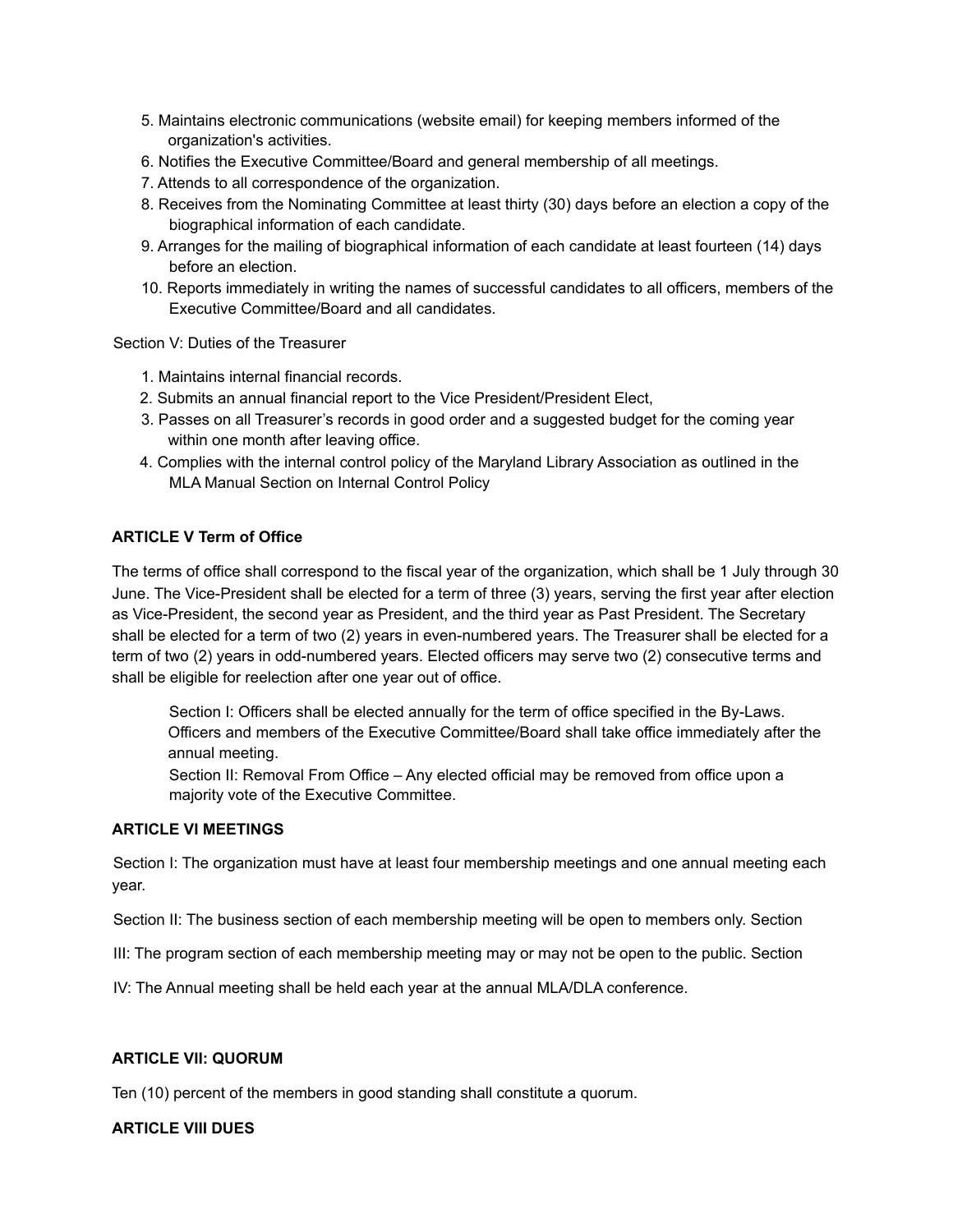Dues will be determined jointly by the Executive Committee of MLA and BCMLA

Fiscal year for dues is July 1 to June 30.

## **ARTICLE IX: COMMITTEES**

Section I: Ad Hoc Committees inclusive of a membership committee may be appointed by the President with the approval of the Executive Committee as needed.

Section II: All committee chairpersons shall submit a written report to the President at least one (1) week before each membership meeting. The reports shall be summarized by the President or by his/her designee at the membership meeting.

Section III: All committee chairpersons shall submit a written annual report to the President of BCMLA. The President will include a summary of these reports in his or her Annual Report to the Membership.

### **ARTICLE X: NOMINATIONS AND ELECTIONS -**

The President, with the approval of the Executive Board, shall appoint a chair of the Nominations Committee no later than the first Monday of June. It shall consist of no fewer than three (3) members who are approved by the Executive Board. The committee will nominate at least two (2) candidates for each elective office of the Black Caucus of the Maryland Library Association. Any member in good standing may seek nomination by submitting a petition signed by a minimum of five (5) members or ten percent (10%) of the total number of members in good standing, whichever is higher.

The Nominations Committee shall present the names of the candidates along with their written acceptances to the Maryland Library Association Nominations and Elections Committee by September 1. The Black Caucus of the Maryland Library Association elections process will follow Article XII Nominations and Elections of the Maryland Library Association Manual.

## **ARTICLE XI: Steering COMMITTEE -**

The Executive Committee shall consist of the elected officials: President, Vice President/President Elect, Secretary, Treasurer, and immediate past President.

The Executive Committee shall have the authority to conduct all business pertaining to the organization between membership meetings.

The Executive Committee must meet before each membership meeting. Other meetings may be called by the President as needed.

The President may invite members to attend the Executive Committee meetings as needed.

Any member in good standing may request in writing to the President permission to attend the Executive Committee/Board at least one week prior to the scheduled meeting.

## **ARTICLE XII: Executive Committee**

The Executive Committee consists of the elected officials, the immediate past President and the chairpersons of the standing committees.

The President may invite members to attend the Executive Committee meetings as needed. The